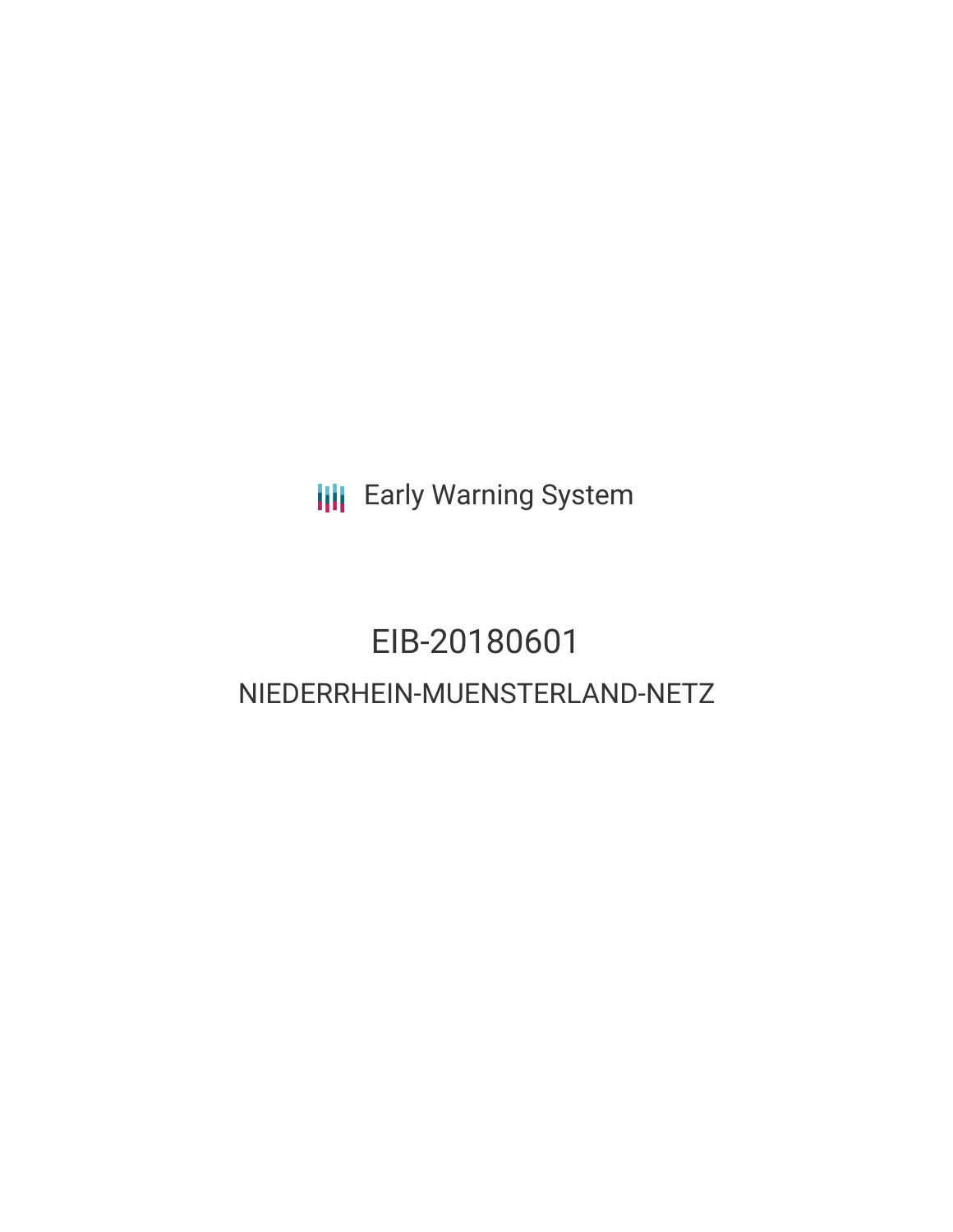

#### **Quick Facts**

| <b>Countries</b>               | Germany                                                                          |  |  |  |  |
|--------------------------------|----------------------------------------------------------------------------------|--|--|--|--|
| <b>Specific Location</b>       | North Rhine-Westphalia                                                           |  |  |  |  |
| <b>Financial Institutions</b>  | European Investment Bank (EIB)                                                   |  |  |  |  |
| <b>Status</b>                  | Proposed                                                                         |  |  |  |  |
| <b>Bank Risk Rating</b>        | U                                                                                |  |  |  |  |
| <b>Borrower</b>                | ZWECKVERBAND VERKEHRSVERBUND RHEIN-RUHR, ZWECKVERBAND NAHVERKEHR WESTFALEN-LIPPE |  |  |  |  |
| <b>Sectors</b>                 | Transport                                                                        |  |  |  |  |
| <b>Investment Type(s)</b>      | Loan                                                                             |  |  |  |  |
| <b>Investment Amount (USD)</b> | \$226.72 million                                                                 |  |  |  |  |
| <b>Loan Amount (USD)</b>       | \$226.72 million                                                                 |  |  |  |  |
| <b>Project Cost (USD)</b>      | \$453.45 million                                                                 |  |  |  |  |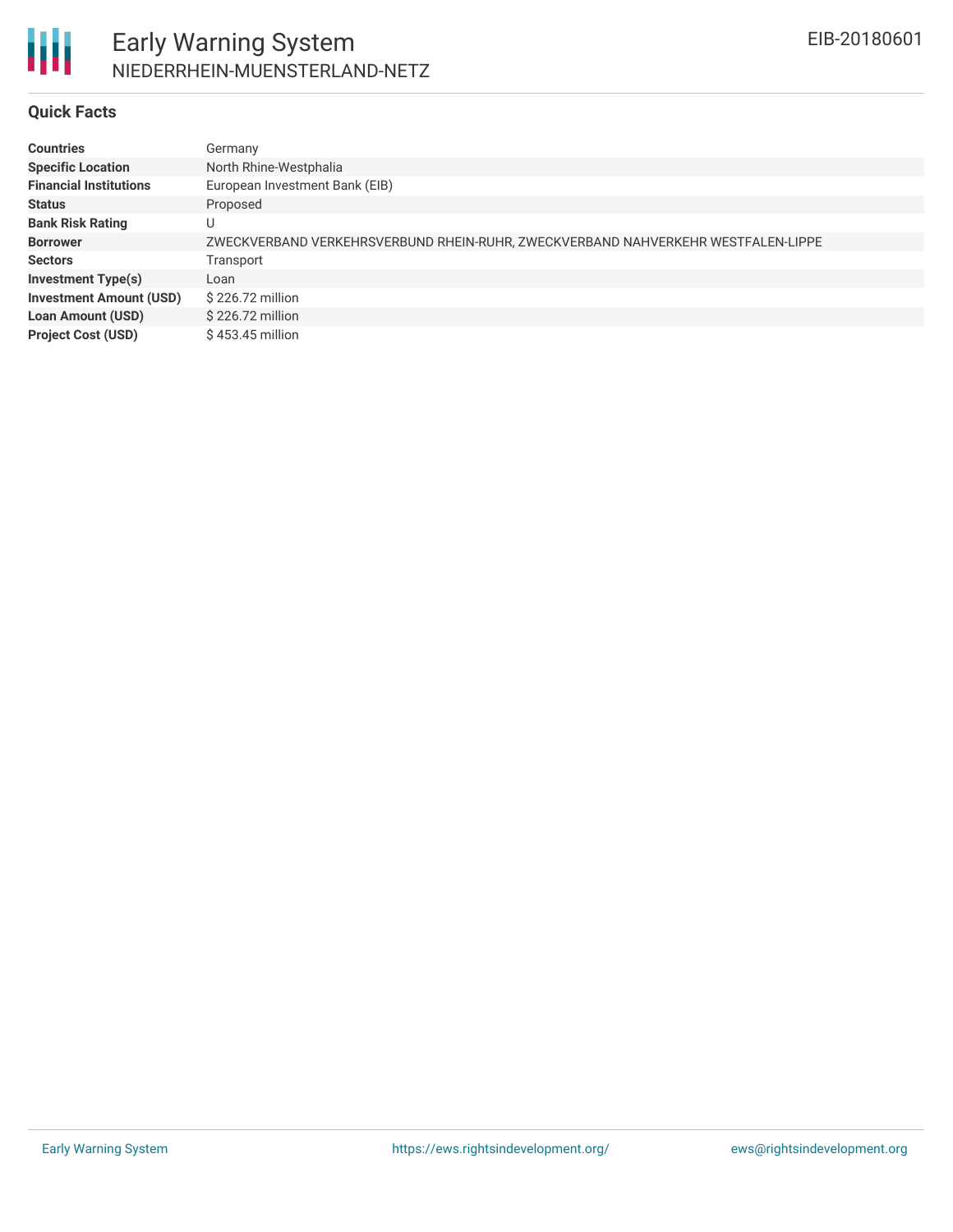



#### **Project Description**

According to EIB website, the project consists of the purchase of 60 new passenger trains including operational reserve and associated equipment for the replacement of existing diesel traction rolling stock, for a public service contract to operate rail passenger services in North Rhine-Westphalia, Germany. These trains will use an electric drivetrain, powered by an alternative power source.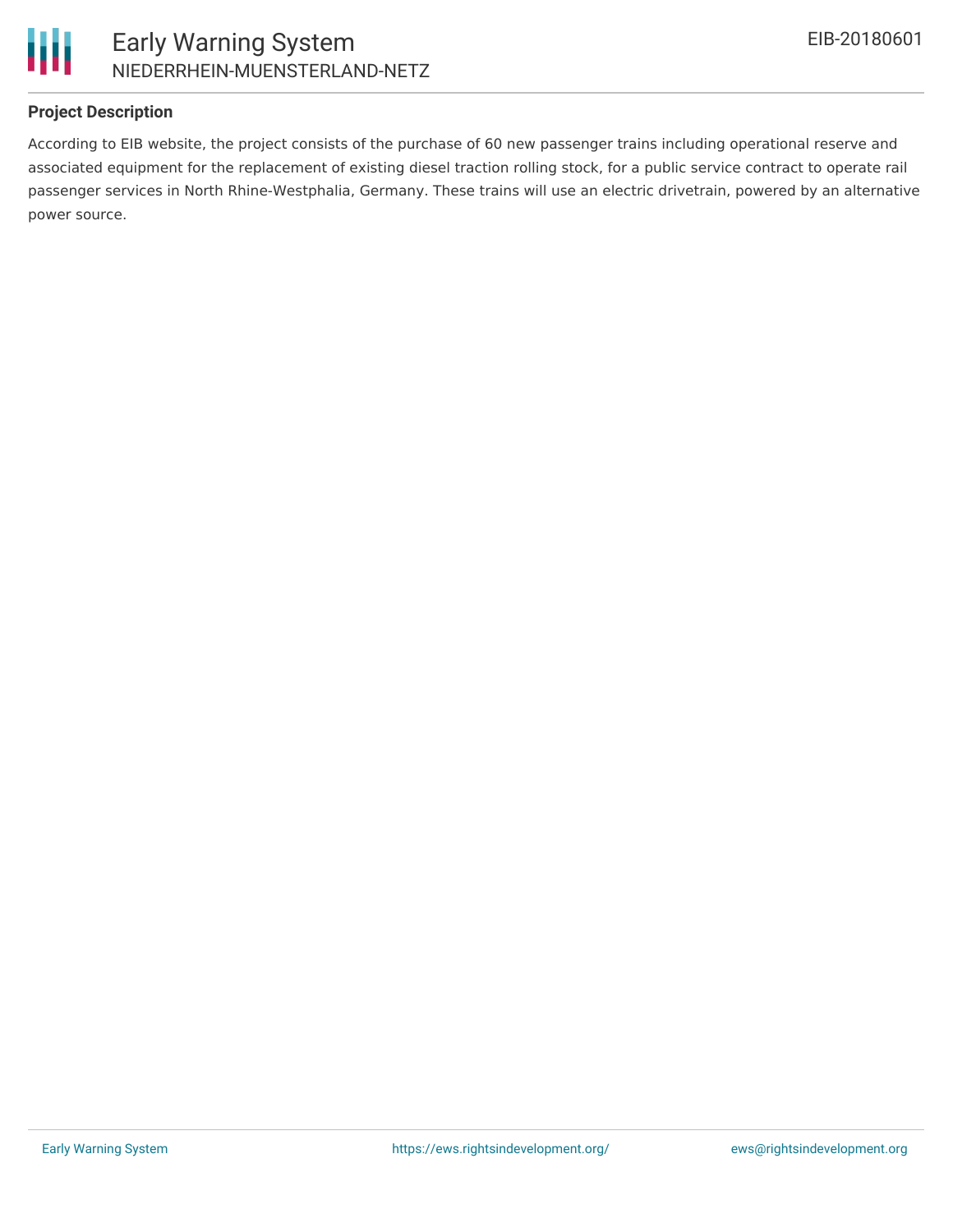

# Early Warning System NIEDERRHEIN-MUENSTERLAND-NETZ

#### **Investment Description**

European Investment Bank (EIB)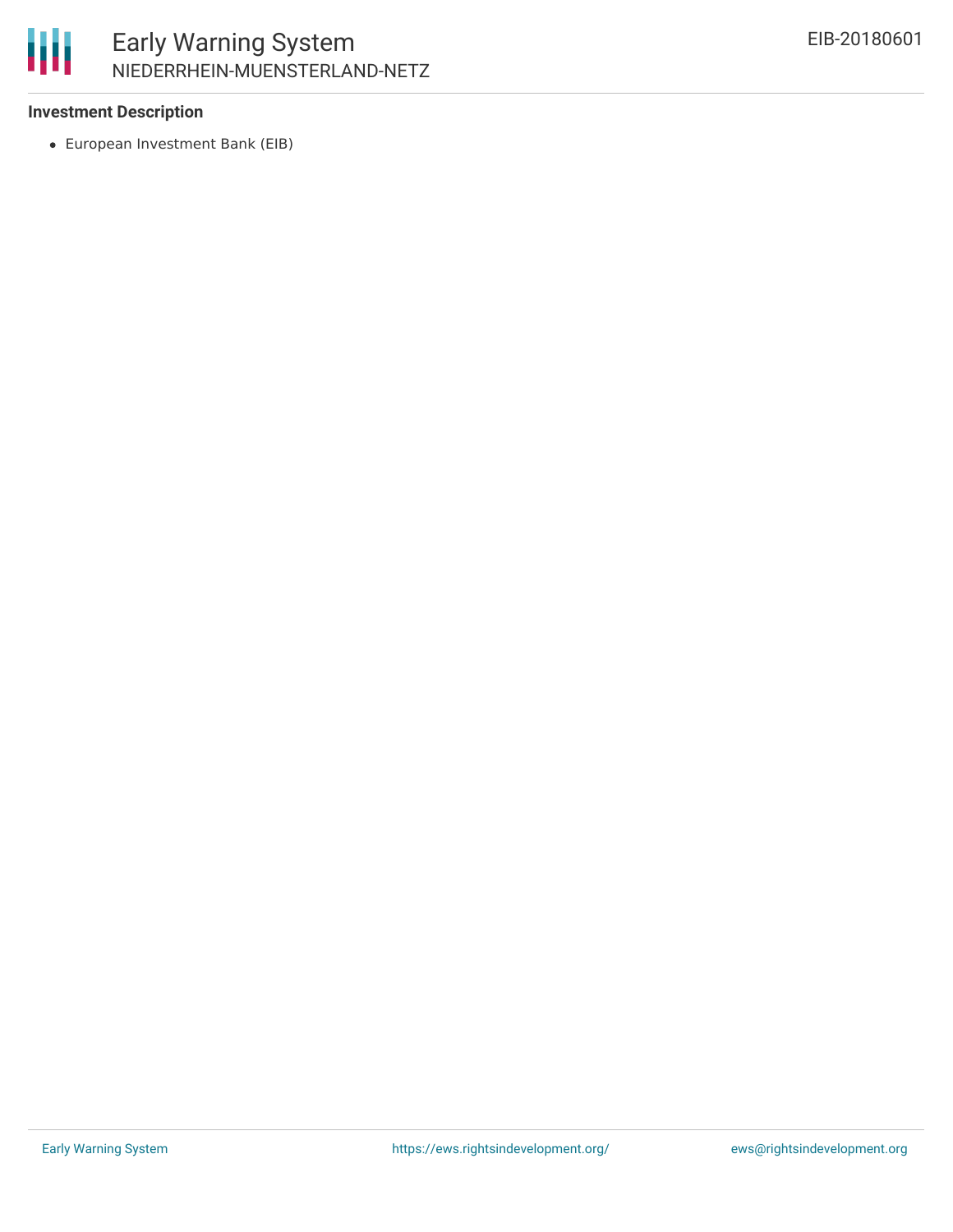

## Early Warning System NIEDERRHEIN-MUENSTERLAND-NETZ

| <b>Private Actor 1</b> | <b>Private Actor</b><br>1 Role | <b>Private Actor</b><br>1 Sector | <b>Relation</b>          | <b>Private Actor 2</b>                  | <b>Private Actor</b><br>2 Role | <b>Private Actor</b><br>2 Sector |
|------------------------|--------------------------------|----------------------------------|--------------------------|-----------------------------------------|--------------------------------|----------------------------------|
|                        | $\overline{\phantom{0}}$       | $\overline{\phantom{0}}$         | $\overline{\phantom{a}}$ | ZWECKVERBAND NAHVERKEHR WESTFALEN-LIPPE | Client                         | $\overline{\phantom{a}}$         |
|                        |                                |                                  | $\overline{\phantom{a}}$ | ZWECKVERBAND VERKEHRSVERBUND RHEIN-RUHR | Client                         |                                  |